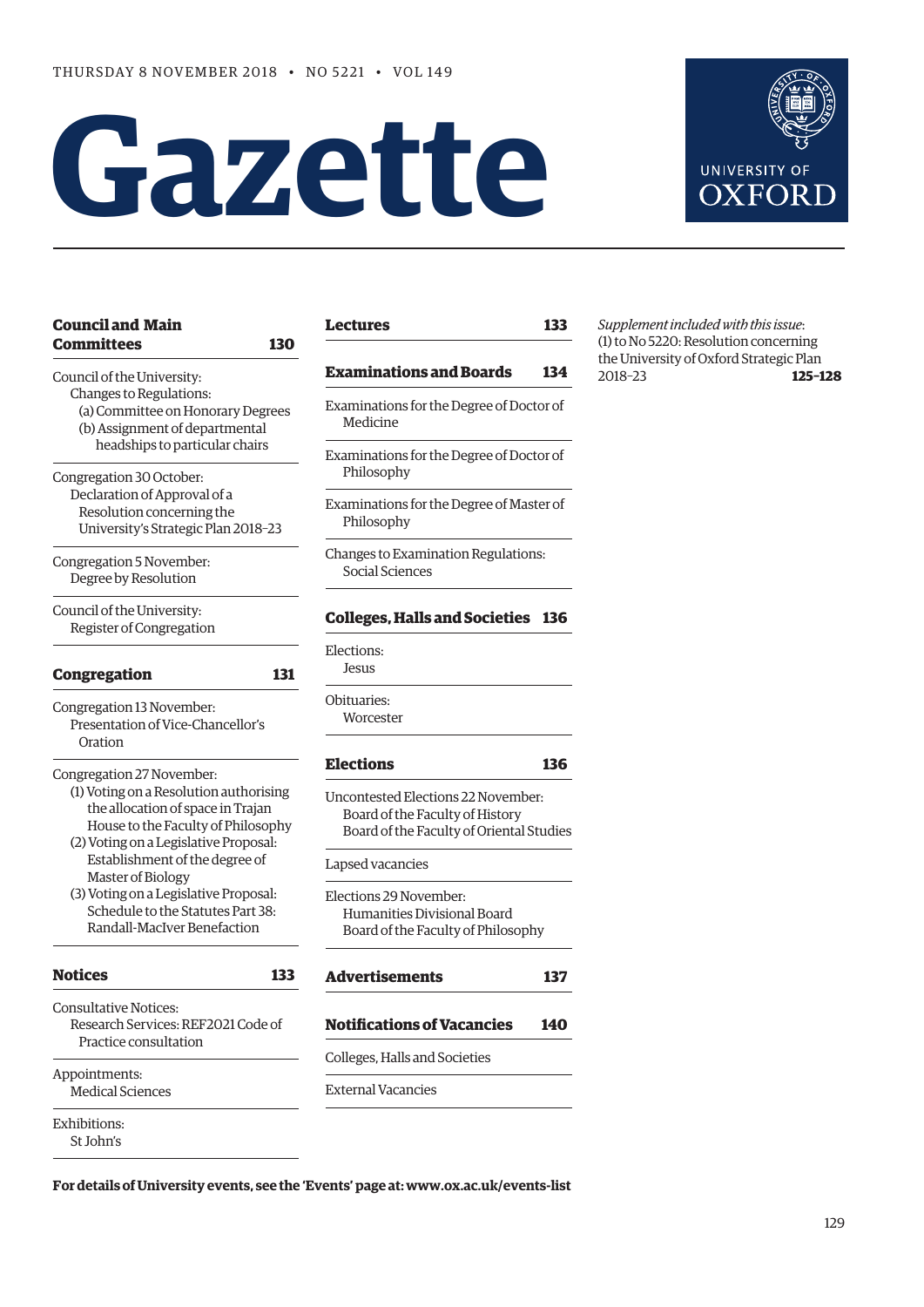# <span id="page-1-0"></span>Council and Main **Committees**

#### **Council of the University**

#### **Changes to Regulations**

Council has made the following changes to regulations, to come into effect on 23 November.

#### **(a) Committee on Honorary Degrees**

#### *Explanatory Note*

The following changes are made, on the recommendation of the Committee on Honorary Degrees, in order to better reflect current practice for chairing the committee and to amend the term of office of committee members.

# *Text of Regulations*

In Part 21 of Council Regulations 15 of 2002, amend regulations 21.2–3 as follows (new text underlined, deleted text struck through):

- '21.2 The committee shall consist of:
	- (1) the Vice-Chancellor;
	- (2) the Assessor;

(3) the Public Orator;

(4)–(9) up to six members of Council appointed by Council, one of whom shall be the vice-chair; and

(10)–(11) up to two members of Congregation not on Council appointed by Council.

21.3 (1) The period of appointment for appointed members shall be four yearsone year renewable for a maximum of four years.

(2) An appointed member who has served a full term of office under regulation 21.3 (1) above, shall not be eligible to serve as an appointed member of the committee until a full term of office on that committee has passed from the end of his or her period of service. Casual terms of office shall not count towards this limit.

(3) Notwithstanding regulations 21.3 (1) and (2) above, the General Purposes Committee of Council may determine that further consecutive service of up to two years is permitted in an individual case.'

# **(b) Assignment of departmental headships to particular chairs**

#### *Explanatory Note*

The following changes remove the provision relating to permanent assignments of departmental headships to a particular chair, as such appointments are now made by all departments on a rotating basis.

# *Text of Regulations*

**1** In Council Regulations 3 of 2004, concerning particular provisions for academic staff, amend existing regulation 18 as follows (deleted text struck through):

'18. (1) Every professor or reader who is employed by the University (including those holding personal professorships or readerships, and the title of professor or reader conferred otherwise than in a recognition of distinction exercise), unless individually exempted, shall be obliged to accept the headship of the department in which his or her post is held if requested to do so by the divisional board, except where his or her post is held in one of the departments listed in Table 2 below.

(2) This obligation shall not apply to:

(a) any person holding the title of reader or professor conferred in a recognition of distinction exercise;

(b) the holder of any professorship or readership who accepted appointment to that post before 1 October 1994 and whose contract of employment did not contain such an obligation.

# **Table 2: Departments where the headship is assigned permanently to a particular chair**

| <del>Department</del>                              | Chair                                      |
|----------------------------------------------------|--------------------------------------------|
| Sir William Dunn School<br><del>of Pathology</del> | Professorship of<br>Pathology <sup>+</sup> |
|                                                    |                                            |

1 Until such time as Professor H. Waldmann shall cease to hold the Professorship of Pathology.'

**2** Ibid, renumber existing Tables 3–7 as Tables 2–6 and amend the cross-references in existing regulations 25, 26, 28, 30 and 31 accordingly.

|  | Congregation |  |
|--|--------------|--|
|  |              |  |
|  |              |  |

#### 30 October

# **Declaration of Approval of a Resolution concerning the University's Strategic Plan 2018–23**

No notice of opposition having been given, the Vice-Chancellor declared the University's Strategic Plan 2018–23 approved at the meeting. A transcript of the meeting is included with this issue of the *Gazette*.

#### **Congregation** 5 November

## **Degree by Resolution**

*This content has been removed as it contains personal information protected under the Data Protection Act.*

# **Council of the University**

#### **Register of Congregation**

The Vice-Chancellor reports that the following names have been added to the Register of Congregation:

Aloisi, A, Jesus Angelova, I, St Peter's Ferrey, A E, Primary Care Health Sciences Garrick, D, Green Templeton Mahmood, K, Faculty of Clinical Medicine Martos, M D, Faculty of Clinical Medicine Mendoza, NF J, Oriel Richards-Doran, D P, Primary Care Health Sciences Solomons, L, Faculty of Clinical Medicine Tropf, F, Nuffield Vallins-Hooper, A, MPLS Divisional **Office** Zahavi, D, Faculty of Philosophy Zhu, T, St Hilda's

#### **Divisional and Faculty Boards**

For changes in regulations for examinations see 'Examinations and Boards' below.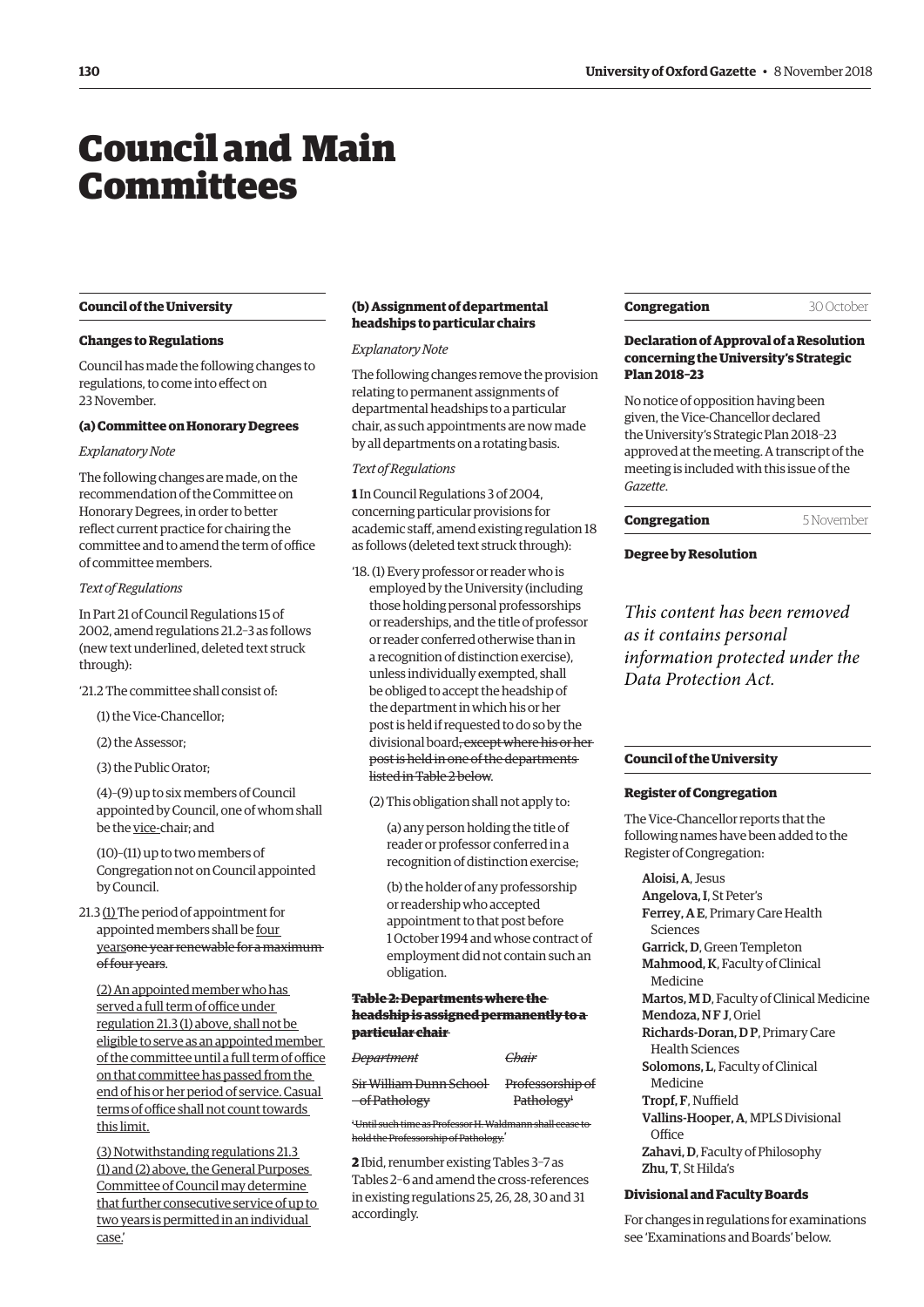# <span id="page-2-0"></span>Congregation

#### **Congregation** 13 November

The meeting of Congregation is cancelled. The sole business comprises questions to which no opposition has been notified and in respect of which no request for adjournment has been received, and the Vice-Chancellor will accordingly declare the Oration presented without a meeting under the provisions of Sect 7 (1) of Statute VI.

#### **Presentation of Vice-Chancellor's Oration**

The Oration delivered by the Vice-Chancellor on 2 October will be presented.

[The Oration was published as Supplement](https://gazette.web.ox.ac.uk/files/vice-chancellorsoration2018-1tono5216pdf)  (1) to *Gazette* No 5216, 10 October 2018.

# **Congregation** 27 November

¶ Members of Congregation are reminded that any two members may, not later than **noon on 19 November**, give notice in writing to the Registrar that they wish to oppose or amend the resolution authorising the use of space at (1), or the legislative proposals at (2)−(3) below (see the note on the conduct of business in Congregation below). If no such notice has been given, and unless Council has declared otherwise or the meeting has been adjourned, the resolution and the legislative proposals shall be declared carried, and the meeting may be cancelled.

# **(1) Voting on a Resolution authorising the allocation of space in Trajan House to the Faculty of Philosophy**

#### *Explanatory Note*

The Faculty of Philosophy currently occupies approximately 688 sqm NUA in Littlegate House (building 312). This space is used to accommodate three research centres: the Uehiro Centre for Practical Ethics (UCPE), the Future of Humanity Institute (FHI) and the Global Priorities Institute (GPI).

The FHI secured a donation of *c*£13.3m in July 2018 to expand its activity in existing areas of research, and develop new areas, such as artificial intelligence and biosecurity. The current space in Littlegate House is insufficient to accommodate this expansion

of the institutes, and the University does not currently have suitable space available within its existing estate. It is proposed to lease additional space (fully funded from donations) to enable the FHI and GPI to accommodate the staff and activities and satisfy the terms of the donations.

#### *Text of Resolution*

That approximately 870 sqm NUA in Trajan House (provisional building number 900) be allocated to the Faculty of Philosophy for occupation by the Future of Humanities Institute and Global Priorities Institute, for a term of 5 years.

# **(2) Voting on a Legislative Proposal: Establishment of the degree of Master of Biology**

#### *Explanatory Note*

The following Legislative Proposal establishes the new degree of Master of Biology. The new four-year MBiol in Biology, to be introduced from October 2019, consists of a substantially revised three-year BA in Biological Sciences with the opportunity to take a brand-new fourth year at Masters level.

*WHEREAS it is expedient to establish the degree of Master of Biology,* THE UNIVERSITY ENACTS AS FOLLOWS.

**1** In section 1 of Statute X, after 'Master of Biochemistry', insert 'Master of Biology'.

**2** In Congregation Regulations 3 of 2002 concerning the conduct of ceremonies in Congregation, and certain other ceremonies, amend regulation 4.2(1) as follows (new text underlined):

'4.2. The forms of supplication under regulation 3.11 in Part 3 of these regulations shall be as follows.

(1) Degrees in person

…

Magistri in Biochimia, vel Biologia, vel Chimia, vel Scientia Computatoria, Scientiis Terrenis, vel Ingeniaria, vel Mathematicis, vel Physica, vel Mathematica et Scientia Computatoria, vel Mathematica et Philosophia, vel Mathematica et Physica, vel Physica et Philosophia, vel Scientia Computatoria et Philosophia'

**3** Ibid, in regulation 4.3, amend existing paragraph (21) as follows (new text underlined):

'(21) *Master of Biochemistry, Biology, Chemistry, Computer Science, Earth Sciences, Engineering, Mathematics, Physics, Mathematics and Computer Science, Mathematics and Philosophy, Mathematics and Physics, Physics and Philosophy, and Computer Science and Philosophy*

Insignissime, etc, praesento vobis hos meos scholares et has meas scholares in facultate Artium, ut admittantur ad gradum Magistri in illis scientiis quae in schedula a Registrario publicata scriptae sunt.'

**4** Ibid, in regulation 4.4, amend existing paragraph (16) as follows (new text underlined):

'*(16) Master of Biochemistry, Biology, Chemistry, Computer Science, Earth Sciences, Engineering, Mathematics, Physics, Mathematics and Computer Science, Mathematics and Philosophy, Mathematics and Physics, Physics and Philosophy, and Computer Science and Philosophy*

Domini, ego admitto vos ad gradum Magistri in Biochimia, vel Biologia, vel Chimia, vel Scientia Computatoria, vel Scientiis Terrenis, vel Ingeniaria, vel Mathematica, vel Physica, vel Mathematica et Scientia Computatoria, vel Mathematica et Philosophia, vel Mathematica et Physica, vel Physica et Philosophia, vel Scientia Computatoria et Philosophia prout in schedula a Registrario scriptum est; insuper auctoritate mea et totius Universitatis, do vobis potestatem legendi, et reliqua omnia faciendi quae ad eundem gradum spectant.'

## *Regulations to be made by Council if the Statute is approved*

**1** In regulation Council Regulations 22 of 2002 amend regulation 2.1 as follows (new text underlined, deleted text struck through):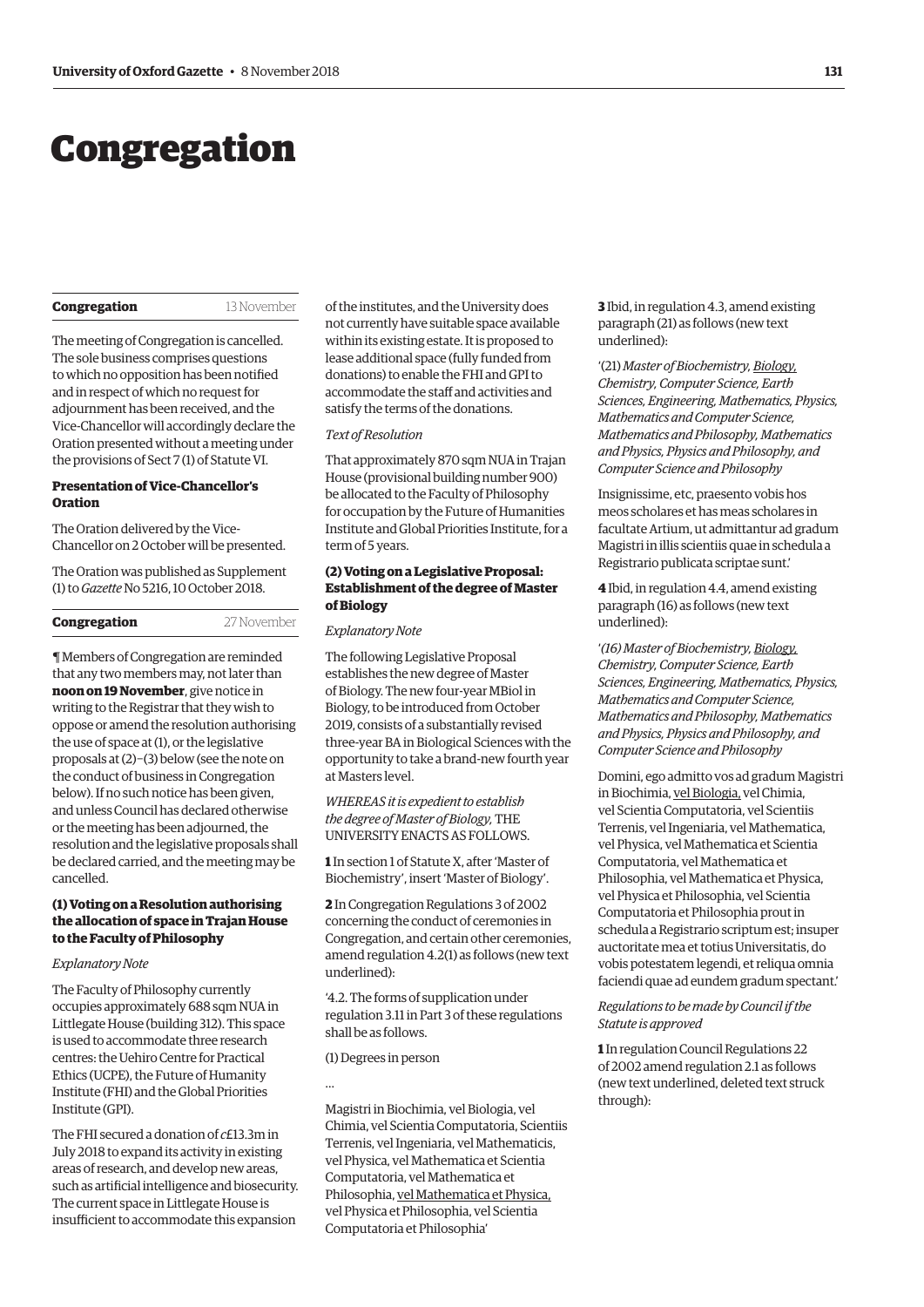'2.1. The holders of the following degrees shall rank in the order shown:

Master of Arts, or Master of Biology or Biochemistry or Chemistry or Computer Science or Computer Science and Philosophy or Earth Sciences or Engineering or Mathematics or Mathematics and Computer Science or Mathematics and Philosophy, Master of Mathematics and Physics or Physics or Physics and Philosophy with effect from the twenty-first term from matriculation

…

Bachelor of Arts, or Master of Biology or Biochemistry or Chemistry or Computer Science or Computer Science and Philosophy or Earth Sciences or Engineering or Mathematics or Mathematics and Computer Science or Mathematics and Philosophy, Master of Mathematics and Physics or Physics or Physics and Philosophy until the twenty-first term from matriculation'

**2** Ibid, in Part 3, after 'Master of Biochemistry (MBiochem)' insert 'Master of Biology (MBiol)'.

**3** Ibid, amend footnote 2 as follows (new text underlined):

' 2 If the Degree of Master of Biochemistry or Biology or Chemistry or Computer Science or Earth Sciences or Engineering or Mathematics or Mathematics and Computer Science or Mathematics and Philosophy or Physics or Physics and Philosophy is held together with a higher degree, the holder will rank in precedence equally with a person who holds the same higher degree together with the Degree of Master of Arts.'

# **(3) Voting on a Legislative Proposal: Schedule to the Statutes Part 38: Randall-MacIver Benefaction**

#### *Explanatory Note*

The following legislative proposal amends the terms of the Randall-MacIver Benefaction that are considered discriminatory on the grounds of gender. The opportunity is also taken to transfer responsibility for the administration of the benefaction from Council to the Humanities Divisional Board.

*WHEREAS it is expedient to change the existing provisions governing the Randall-MacIver Benefaction, NOW* THE UNIVERSITY OF OXFORD*, in exercise of the powers in that behalf conferred upon it by the Universities of Oxford and Cambridge* 

*Act, 1923, and of all other powers enabling it,* ENACTS*, subject to the approval of Her Majesty in Council,* AS FOLLOWS.

In the Schedule to the Statutes, amend Part 38 as follows (new text underlined, deleted text struck through):

# '**Part 38: Randall-MacIver Benefaction**

38.1. The main object of the Randall-MacIver Benefaction shall be the support of junior research fellowships, to be known as Joanna Randall-MacIver Junior Research Fellowships and open only to women candidates, and the net income of the benefaction shall be used for that purpose.

38.2. The fellowships shall be tenable at Lady Margaret Hall, Somerville College, St Hugh's College, St Hilda's College, and St Anne's College, and at such other colleges as Congregation may from time to time by statute determine.

38.3. (1) The fellowships shall be tenable for a maximum period of two years and shall not be renewable.

(2) The subjects in which they may be held shall be the fine art, or music, or literature of any nation in any period.

38.4. (1) The administration of the benefaction, and the application of its income, shall be the responsibility of the Humanities Divisional Board ("the Board"), which may delegate its authority to such bodies or persons it deems appropriate.

(2) The annual value of each fellowship shall be such sum as the Board shall determine; and in addition such sum as the Board may determine shall be paid to each fellow's college towards the cost of working accommodation and other expenses incurred by the college in connection with the fellowship.

38.5. (1) In Michaelmas Term in each year Gouncil the Board shall consider how many, if any, new fellowships can be offered with effect from the Michaelmas Term following and, after consultation with the colleges specified in section 38.2 above, shall allocate any such fellowships to such of those colleges wishing to receive them as it thinks fit the specified college per the rotation schedule. If the college does not wish to receive such fellowships, the fellowships shall be offered to the next available college per the rotation schedule.

(2) The Board shall provide a subject specialist to serve on the college of allocation's selection panel. The colleges of allocation shall then be entirely responsible for arranging for the selection and appointment of the fellows.

(3) The colleges of allocation shall also be responsible for fixing the conditions on which the fellowships shall be held, but provision shall always be made for the granting of leave of absence to any fellow whose work requires it.

38.6. Any income not required in any financial year for the maintenance of fellowships shall, at the discretion of Gouncil the Board, be carried forward for expenditure on fellowships in a subsequent year.

38.7. Congregation may from time to time amend this Part so long as the main object of the benefaction, as defined in section 38.1 above, is always kept in view.'

## **Note on procedures in Congregation**

¶ Business in Congregation is conducted in accordance with Congregation Regulations 2 of 2002 [\(www.admin.ox.ac.uk/statutes/](http://www.admin.ox.ac.uk/statutes/regulations/529-122.shtml) [regulations/529-122.shtml\). A p](http://www.admin.ox.ac.uk/statutes/regulations/529-122.shtml)rintout of these regulations, or of any statute or other regulations, is available from the Council Secretariat on request. A member of Congregation seeking advice on questions relating to its procedures, other than elections, should contact Dr N Berry at the University Offices, Wellington Square [\(telephone: \(2\)80107; email: nigel.berry@](mailto:nigel.berry@admin.ox.ac.uk) admin.ox.ac.uk); questions relating to elections should be directed to the Elections Officer, Ms S L S Mulvihill (telephone: [\(2\)80463; email: elections.office@admin.](mailto:elections.office@admin.ox.ac.uk) ox.ac.uk).

…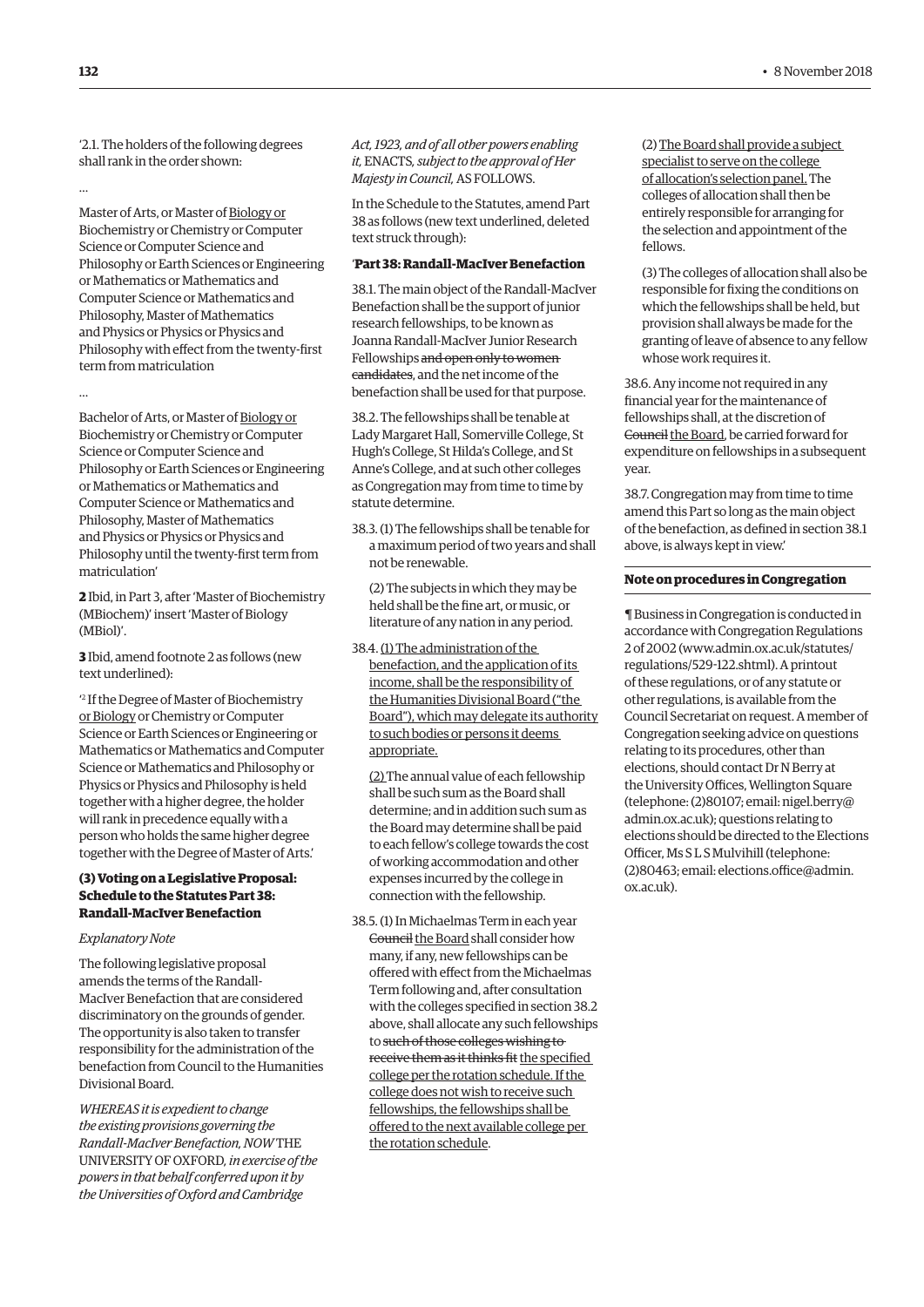# <span id="page-4-0"></span>Notices

# Lectures

#### **Consultative Notices**

## **Research Services**

# REF2021 CODE OF PRACTICE **CONSULTATION**

Following the publication of draft guidance by the Funding Bodies, the principles for staff eligibility and output selection for REF2021 at Oxford are now open for consultation to inform the development of the University's Code of Practice. Information on the process, where to send queries and open events on staff eligibility [can be found at: https://researchsupport.](https://researchsupport.admin.ox.ac.uk/ref) admin.ox.ac.uk/ref. The consultation will close on **30 November 2018**, and information on progress with the Code of Practice including the agreed version will be made available on the same website.

#### **Appointments**

#### **Medical Sciences**

# APPOINTMENTS

Ana Domingos, BSc Lisbon, PhD Rockefeller, Official Fellow in Pre-clinical Medicine, Lady Margaret Hall, and Associate Professor of Neuroscience, Department of Physiology, Anatomy and Genetics, from 1 July 2018

Vanessa Melanie Ferreira, SB MIT, DPhil Oxf, MD British Columbia, FRCPC, FHEA, Supernumerary Fellow, Lady Margaret Hall, and British Heart Foundation Associate Professor of Cardiovascular Medicine, Division of Cardiovascular Medicine, Radcliffe Department of Medicine, from 1 March 2018

Ralf Wölfer, BSc MSc PhD Berlin, Official Tutorial Fellow in Psychology, Jesus, and Associate Professor of Experimental Psychology, Department of Experimental Psychology, from 1 January 2018

# REAPPOINTMENTS

Christopher Butler, MB ChB Cape Town, BA Rhodes, MD Wales, Professorial Fellow of Primary Healthcare, Trinity, Titular Professor of Primary Care and Associate Professor of Primary Care Health Sciences, from 1 March 2019 to retirement

Jonathan Alistair Cook, BSc MSc PhD Aberd, Fellow of St Hugh's and Associate Professor of Musculoskeletal Sciences, Nuffield Department of Orthopaedics, Rheumatology and Musculoskeletal Sciences, from 1 December 2018 to retirement

Simon Newstead, BA Bath, PhD St And, Tutor in Biochemistry, Christ Church, and Associate Professor of Biochemistry, Membrane Protein Crystallography, Department of Biochemistry, from 1 April 2018 to retirement

Rebeccah Slater, BSc Imp, MSc PhD UCL, Fellow of Green Templeton and Associate Professor of Paediatric Neuroimaging, Department of Paediatrics, from 3 June 2018 to retirement

John Ioannis Vakonakis, BSc Crete, MA Oxf, PhD Texas, Tutor in Biochemistry, Lincoln, and Associate Professor of Biochemistry, Department of Biochemistry, from 1 April 2018 to retirement

# **Exhibitions**

#### **St John's**

# LAUDIAN VESTMENTS AND COLLEGE SILVER ON DISPLAY

A display of liturgical vestments and embroidery from the late medieval period will take place at 2–5pm on Saturday 24 November in the Garden Quadrangle Reception Room. Accompanying the display will be an exhibition from the college's beautiful and historically important collection of silver, most post-dating the mid-17th century. The theme this term will be 'Bestiaries', featuring some fabulously evocative and imaginative animals peeping out from the surfaces of salvers and the thumb-pieces of tankards. More [information: www.sjc.ox.ac.uk/discover/](www.sjc.ox.ac.uk/discover/events/laudian-vestments-nov2018) events/laudian-vestments-nov2018.

#### **Medical Sciences**

## **Oxford University Medical Education Fellows**

# LEDINGHAM LECTURE SERIES

Professor Gavin Screaton will be in conversation at 6.15pm on 19 November at St Hugh's. To register: www.eventbrite. [co.uk/e/ledingham-lecture-professor-gavin](www.eventbrite.co.uk/e/ledingham-lecture-professor-gavin-screaton-tickets-51865166108)screaton-tickets-51865166108.

#### **Nuffield Department of Medicine**

#### LITCHFIELD LECTURE

Professor Mike Ferguson, Regius Professor of Life Sciences, Dundee, will deliver a Litchfield Lecture at 1pm on 21 November in Lecture Theatre 2, Academic Centre, John Radcliffe Hospital.

*Subject*: 'Basic to clinical: a translational journey in parasitology and beyond'

#### **Institutes, Centres and Museums**

# **Oxford Centre for Islamic Studies**

#### SPECIAL LECTURE

HE Dr Bandar M H Hajjar, President, Islamic Development Bank (IsDB) Group, will lecture at 5pm on 13 November at the Oxford Centre for Islamic Studies. All welcome. *Subject*: 'From aid to empowerment: IsDB making the market work for development'

# **Colleges, Halls and Societies**

#### **St Catherine's**

## ALAN TAYLER LECTURE

Professor Christopher Bishop, Edinburgh and Microsoft Research Lab, Cambridge, will deliver the annual Alan Tayler Lecture at 5pm on 19 November in the Bernard Sunley Lecture Theatre. Tea from 4.15pm and drinks reception following lecture. [All welcome. More information: masters.](mailto:masters.office@stcatz.ox.ac.uk) office@stcatz.ox.ac.uk.

*Subject*: 'The mathematics behind the AI revolution'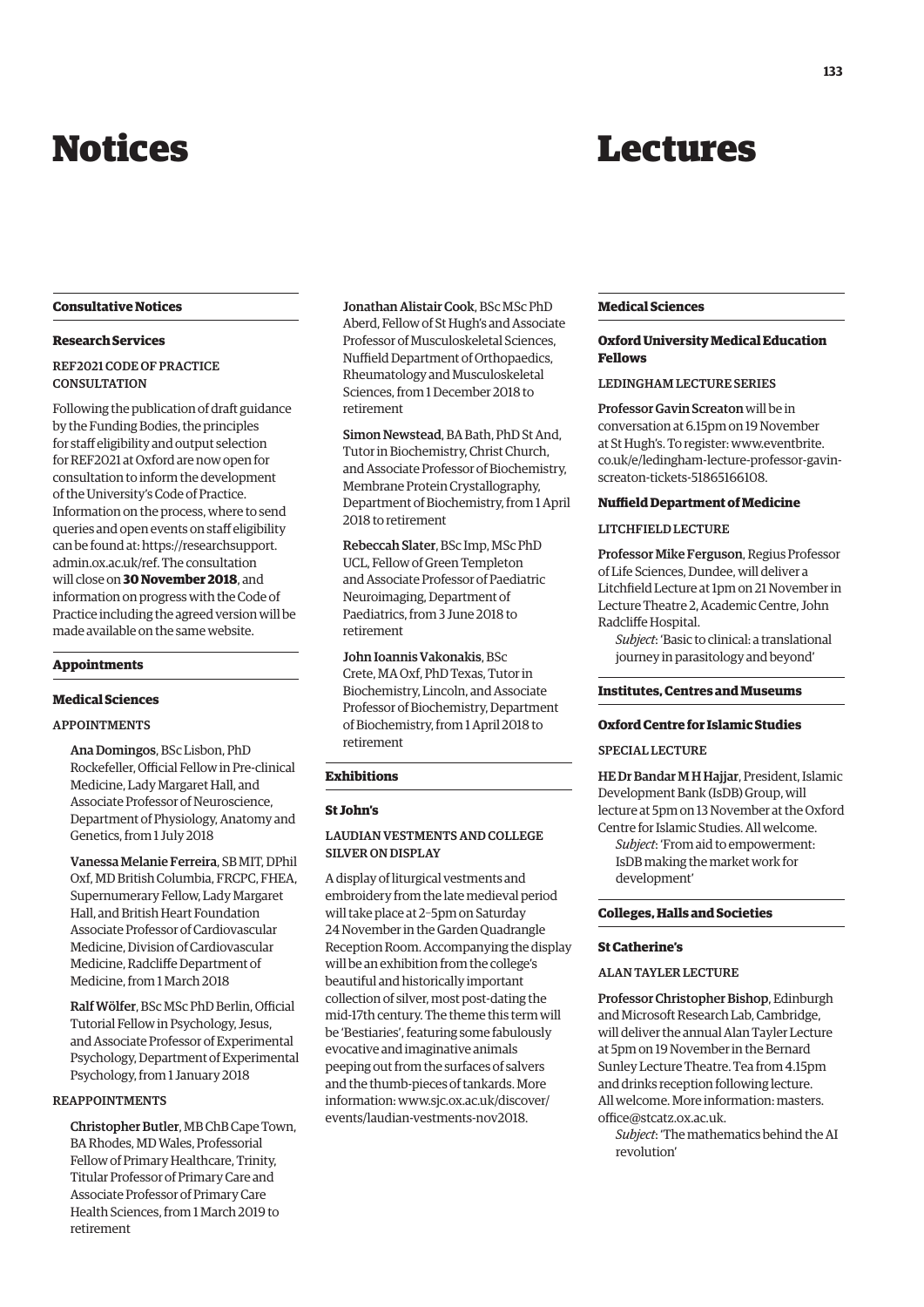# <span id="page-5-0"></span>Examinations and Boards

**Examinations for the Degree of Doctor of Medicine**

*This content has been removed as it contains personal information protected under the Data Protection Act.*

**Examinations for the Degree of Doctor of Philosophy**

*This content has been removed as it contains personal information protected under the Data Protection Act.*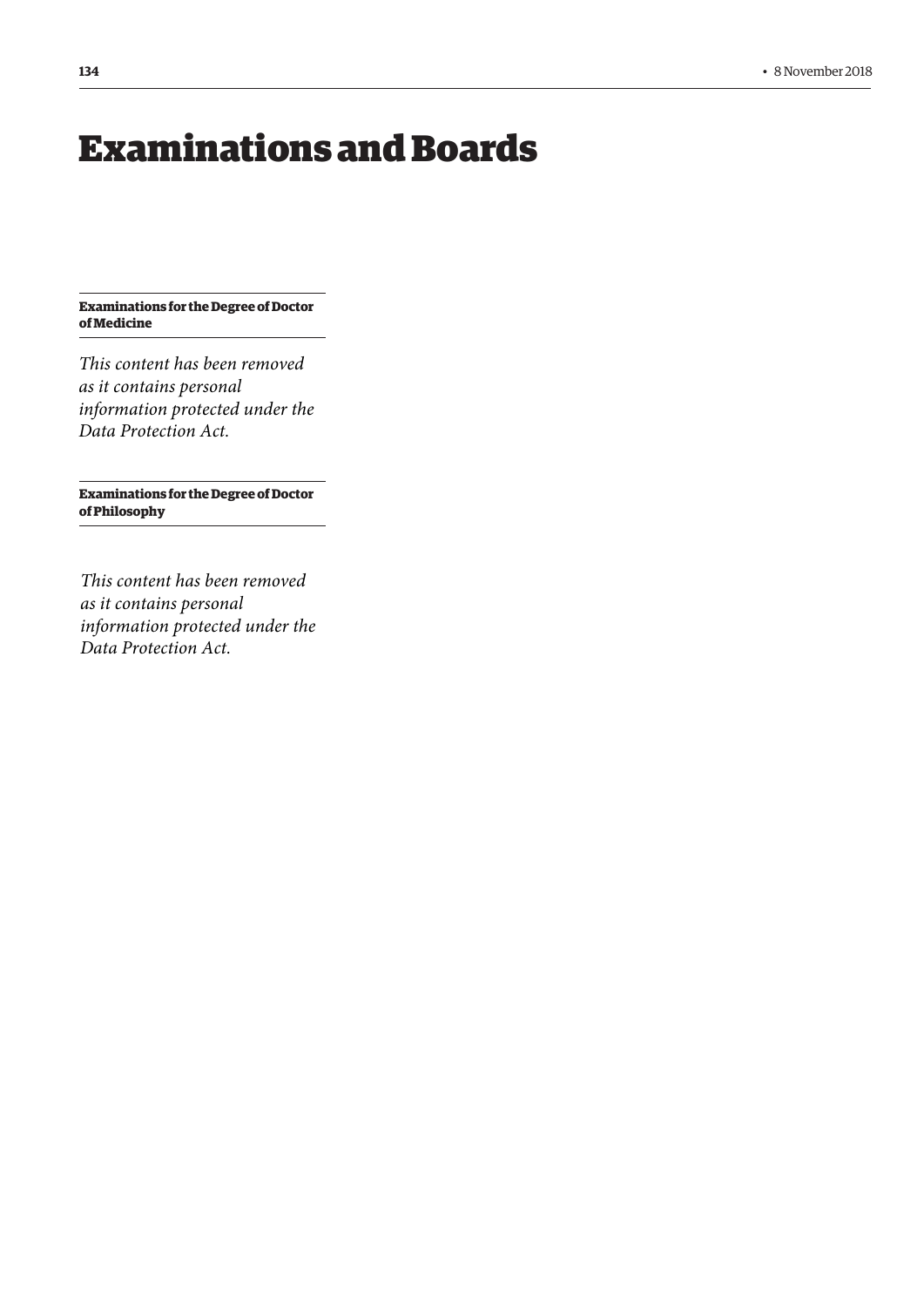# **Examinations for the Degree of Master of Philosophy**

*This content has been removed as it contains personal information protected under the Data Protection Act.*

# **Changes to Examination Regulations**

For the complete text of each regulation listed below and a listing of all changes to regulations for this year to date, please see [https://gazette.web.ox.ac.uk/examination](https://gazette.web.ox.ac.uk/examination-regulations-0)regulations-0.

# **Social Sciences**

RESEARCH DEGREES IN THE OXFORD INTERNET INSTITUTE to introduce DPhil in Social Data Science for students starting from MT 2019

## MPHIL IN MODERN SOUTH ASIAN **STUDIES**

MSC IN MODERN SOUTH ASIAN STUDIES to remove specialism pathway in Contemporary India

#### MSC IN TEACHER EDUCATION

(a) to reduce number of summatively assessed units from four to three (b) to amend submission and resubmission dates for assignments (c) to remove final outcome rule for award of Distinction (d) other minor structural changes

# PGDIP IN STRATEGY AND INNOVATION

(a) to manage movement between programmes/cohorts (b) to remove reference to award of a Distinction

# PGDIP IN TEACHER EDUCATION

(a) to amend number of terms of instruction candidates must follow from five to three

(b) to change number of summatively assessed units from four to three (c) to amend deadline dates, word count and resubmission dates for assignments (d) to delete reference to final outcome rule for award of Distinction

# *This content has been removed as it contains personal information protected under the Data Protection Act.*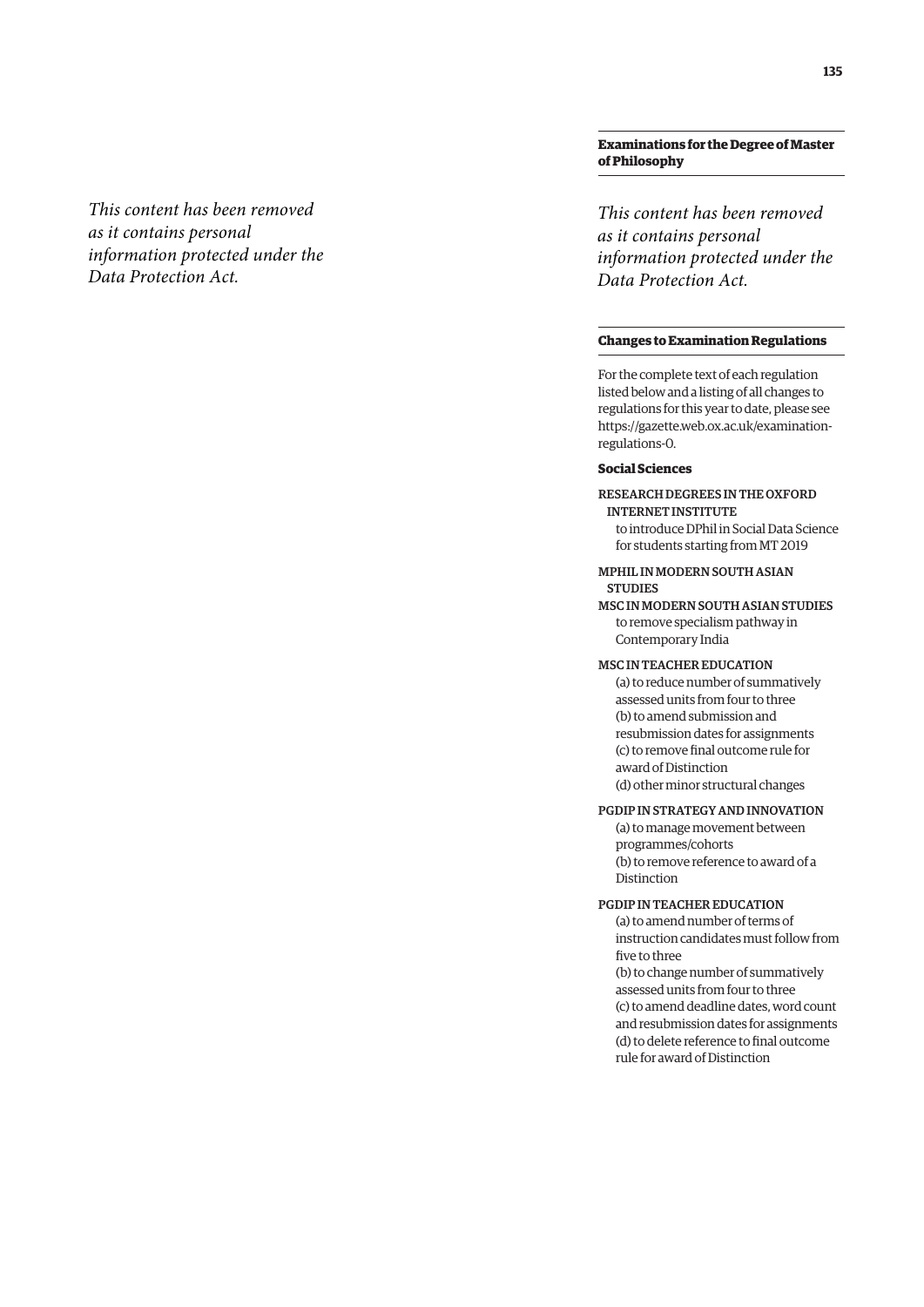# <span id="page-7-0"></span>Colleges, Halls and Societies Elections

#### **Elections**

#### **Jesus**

To an Emeritus Fellowship from 1 October 2018: Professor Pam Sammons, BSocSci Brist, PhD CNAA

To a Professorial Fellowship from 1 September 2018: Dr Stephen Conway, MA DPhil Oxf

To an Official Fellowship and Tutorship in Computer Science from 1 October 2018: Dr Matt Kusner, BA Macalester, PhD Washington in St Louis

To an Official Fellowship and Tutorship in Experimental Psychology from 1 January 2018: Dr Ralf Wölfer, BSc MSc PhD FU Berlin

To a Senior Research Fellowship from 1 January 2018: Dr Jonathan Harris, BCL MA Oxf, PhD Birm

To a Senior Research Fellowship from 1 October 2018: Professor Iram Siraj, BEd Herts, MA Essex, PhD Warw

To a Hugh Price Fellowship from 18 December 2017: Dr George Deligiannidis, MSc Edin, MSc H-W, MMath Warw, PhD KCL

To a Hugh Price Fellowship from 15 January 2018: Dr Gabriel Ulyssea, BA Federal University of Rio de Janeiro, MA Pontifical Catholic University of Rio de Janeiro, PhD Chicago

To Hugh Price Fellowships from 1 October 2018: Dr Tom Douglas, BMedSc MB ChB Otago, BA DPhil Oxf; Dr Oiwi Parker Jones, BA Colorado College, MPhil DPhil Oxf; Dr Sarah Rugheimer, BSc Calgary, MA PhD Harvard; Dr Stephan Uphoff, MSc DPhil Oxf

To Supernumerary Fellowships from 1 October 2018:Dr Jane Sherwood, MA DPhil Oxf; Dr Anna Stoll Knecht, BA MA Geneva, PhD NYU

To a Career Development Fellowship in Modern History from 1 October 2018: Dr Aled Davies, BA Exe, MSc DPhil Oxf

To a Junior Research Fellowship in Modern Languages from 1 October 2018: Dr Marianna Bolognesi, BA Pisa, MA Pavia, PhD Turin

To a Junior Research Fellowship in Mathematics from 1 October 2018: Dr Netan Dogra, BA MMath Camb, DPhil Oxf

To a Junior Research Fellowship in Politics from 15 October 2018: Mr Udit Bhatia, BA Delhi, MPhil Camb, MA UCL

To the Visiting Senior Research Fellowship 2018–19: Dr Jean-Pierre Mothet, BSc Claude Bernard, Lyon, PhD Pierre & Marie Curie, Paris

To the Welsh Supernumerary Fellowship for 2018–19: Professor Elizabeth Treasure, BDS PhD Birm

#### **Obituaries**

#### **Worcester**

Colin Richard Chad Coussmaker, 27 August 2018; 1954. Aged 84. Nicholas Peter John Strange, 1 August 2018; 1965. Aged 71.

**Uncontested Elections** 22 November

# **Faculty Boards**

#### BOARD OF THE FACULTY OF HISTORY

• One person elected by and from the members of the Faculty of History

Following the close of the nomination period on Thursday 25 October, the following was deemed to have been elected unopposed to hold office with immediate effect until MT 2019:

Dr Lucy Wooding, MA DPhil Oxf, Fellow of Lincoln

# BOARD OF THE FACULTY OF ORIENTAL **STUDIES**

• Two persons elected by and from the members of the Faculty of Oriental Studies

Following the close of the nomination period on Thursday 25 October, the following were deemed to have been elected unopposed to hold office with immediate effect until MT 2020:

Christian C Sahner, AB MA PhD Princeton, MPhil Oxf, Fellow of St Cross

Professor Alain F George, BSc Lond, MSt DPhil Oxf, Fellow of Wolfson

#### **Lapsed vacancies**

As no nominations were received, the following vacancies have now lapsed and, in accordance with the regulations, must remain vacant until an appointment is made jointly by the Proctors and Vice-Chancellor.

Any eligible member of Congregation who wishes to be considered for appointment to this vacancy is asked to contact the Elections Officer [\(shirley.mulvihill@admin.](mailto:shirley.mulvihill@admin.ox.ac.uk)  [ox.ac.uk\) by](mailto:shirley.mulvihill@admin.ox.ac.uk) 22 November.

## HUMANITIES DIVISIONAL BOARD

• One person elected by and from among the members of the Faculty of Medieval and Modern Languages to hold office wie to MT 2020 [*vice* Dr Charlie Louth, Queen's]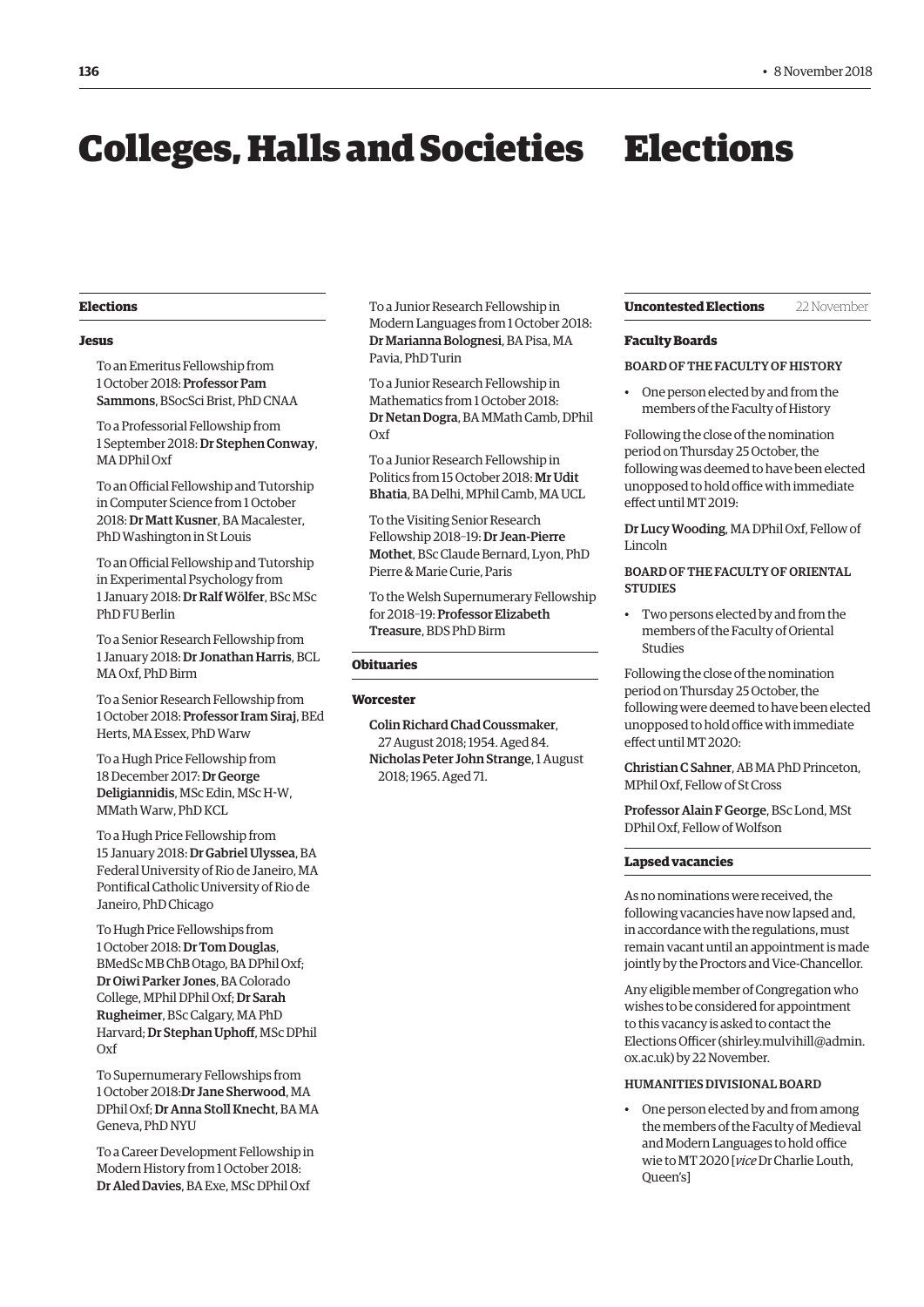#### <span id="page-8-0"></span>**Elections** 29 November

#### **Call for nominations**

The nomination period for the election below closed at 4pm on 1 November.

# **Divisional Boards**

# HUMANITIES DIVISIONAL BOARD

• One person elected by and from the members of the Faculty of History to hold office wie to MT 2020 [*vice* Dr Perry Gauci, Lincoln]

#### *The following nomination has been received*:

Dr Sarah C Mortimer, MA MSt DPhil Oxf, Student of Christ Church, Faculty of History

*Nominated by*:

Professor George Garnett, St Hugh's Professor Marc Mulholland, St Catherine's Dr Hannah Smith, St Hilda's Professor Bryan Ward-Perkins, Trinity

#### **Faculty Boards**

#### BOARD OF THE FACULTY OF PHILOSOPHY

• Three persons elected by and from the members of the Faculty of Philosophy to hold office wie to MT 2019 [*vice* Professor William Mander, Harris Manchester; Dr James Studd, Lady Margaret Hall] and wie to MT 2020 [*vice* Dr Anil Gomes, Trinity]

*The following nominations have been received*:

J E Grant, BA Queen's, BPhil DPhil Oxf, Fellow of Exeter

#### *Nominated by*:

Dr A Avramides, St Hilda's Professor P Lodge, Mansfield Professor C G Timpson, Brasenose Professor C Trifogli, All Souls

H Greaves, BA Oxf, PhD Rutgers, Fellow of Merton

#### *Nominated by*:

Dr A Avramides, St Hilda's Professor P Lodge, Mansfield Professor C G Timpson, Brasenose Professor C Trifogli, All Souls

S J Mulhall, MA Toronto, MA DPhil Oxf, Fellow of New College

#### *Nominated by*:

Dr A Avramides, St Hilda's Professor P Lodge, Mansfield Professor C G Timpson, Brasenose Professor C Trifogli, All Souls

# **Notes**:

Nominations in writing for the elections on 29 November, by four members of Congregation other than the candidate, were received by the Elections Office, at the University Offices, Wellington Square, up to 4pm on 1 November.

Candidates were invited to include with their nomination forms a written statement of no more than 250 words, setting out his or her reasons for standing and qualifications for the office being sought.

In the event of a contested election, Candidates' statements will be available online at [www.admin.ox.ac.uk/elections](http://www.admin.ox.ac.uk/elections)  and published in the *Gazette* dated 15 November. Voters may wish to wait until they have read these statements before returning their ballot papers. Ballot papers will be sent out to members of Congregation as soon as possible after the closing date for nominations. Completed ballot papers must be received by the Elections Office not later than **4pm on 29 November**.

If the number of nominations received by the closing date is no more than sufficient to fill the vacancies, the candidates nominated shall be deemed to be duly elected as of the close of the nomination period on 15 November. When required, places will be allocated according to academic standing, as defined in Council Regulations 22 of 2002, Part 2: Academic Precedence and Standing, made by Council on 26 June 2002.

If the number of nominations received by the closing date is less than sufficient to fill the vacancies, those candidates nominated will be deemed elected unopposed, and the remaining vacancies will lapse, in which case, in accordance with the regulations, the places must remain vacant until appointments are made jointly by the Vice-Chancellor and Proctors.

For further information, please contact the Elections Officer ([shirley.mulvihill@admin.](mailto:shirley.mulvihill@admin.ox.ac.uk) [ox.ac.uk\).](mailto:shirley.mulvihill@admin.ox.ac.uk)

# Advertisements

#### **Advertising enquiries**

*Email*: [gazette.ads@admin.ox.ac.uk](mailto:gazette.ads@admin.ox.ac.uk) *Telephone*: 01865 (2)80548 *Web*[: https://gazette.web.ox.ac.uk/classified](https://gazette.web.ox.ac.uk/classified-advertising-gazette)advertising-gazette

#### **Deadline**

Advertisements are to be received by **noon on Wednesday** of the week before publication (ie eight days before publication). Advertisements must be submitted online.

#### **Charges**

Commercial advertisers: £30 per insertion of up to 70 words, or £60 per insertion of 71–150 words.

Private advertisers: £20 per insertion of up to 70 words, or £40 per insertion of 71–150 words.

See our website for examples of whether an advertisement is considered commercial [or private: https://gazette.web.ox.ac.uk/](https://gazette.web.ox.ac.uk/classified-advertising-gazette) classified-advertising-gazette.

#### **Online submission and payment**

Advertisements must be submitted and paid for online, using a credit card or debit card, through a secure website. For details, [see https://gazette.web.ox.ac.uk/classified](https://gazette.web.ox.ac.uk/classified-advertising-gazette)advertising-gazette.

# **Extracts from the terms and conditions of acceptance of advertisements**

#### *General*

1. Advertisements are accepted for publication at the discretion of the editor of the *Gazette*.

*Note*. When an advertisement is received online, an acknowledgement will be emailed automatically to the email address provided by the advertiser. The sending of this acknowledgement does not constitute an acceptance of the advertisement or an undertaking to publish the advertisement in the *Gazette*.

2. The right of the *Gazette* to edit an advertisement, in particular to abridge when necessary, is reserved.

3. Advertisements must be accompanied by the correct payment, and must be received by the deadline stated above. *No refund can be made for cancellation after the acceptance of advertisements*.

4. Once an advertisement has been submitted for publication, no change to the text can be accepted.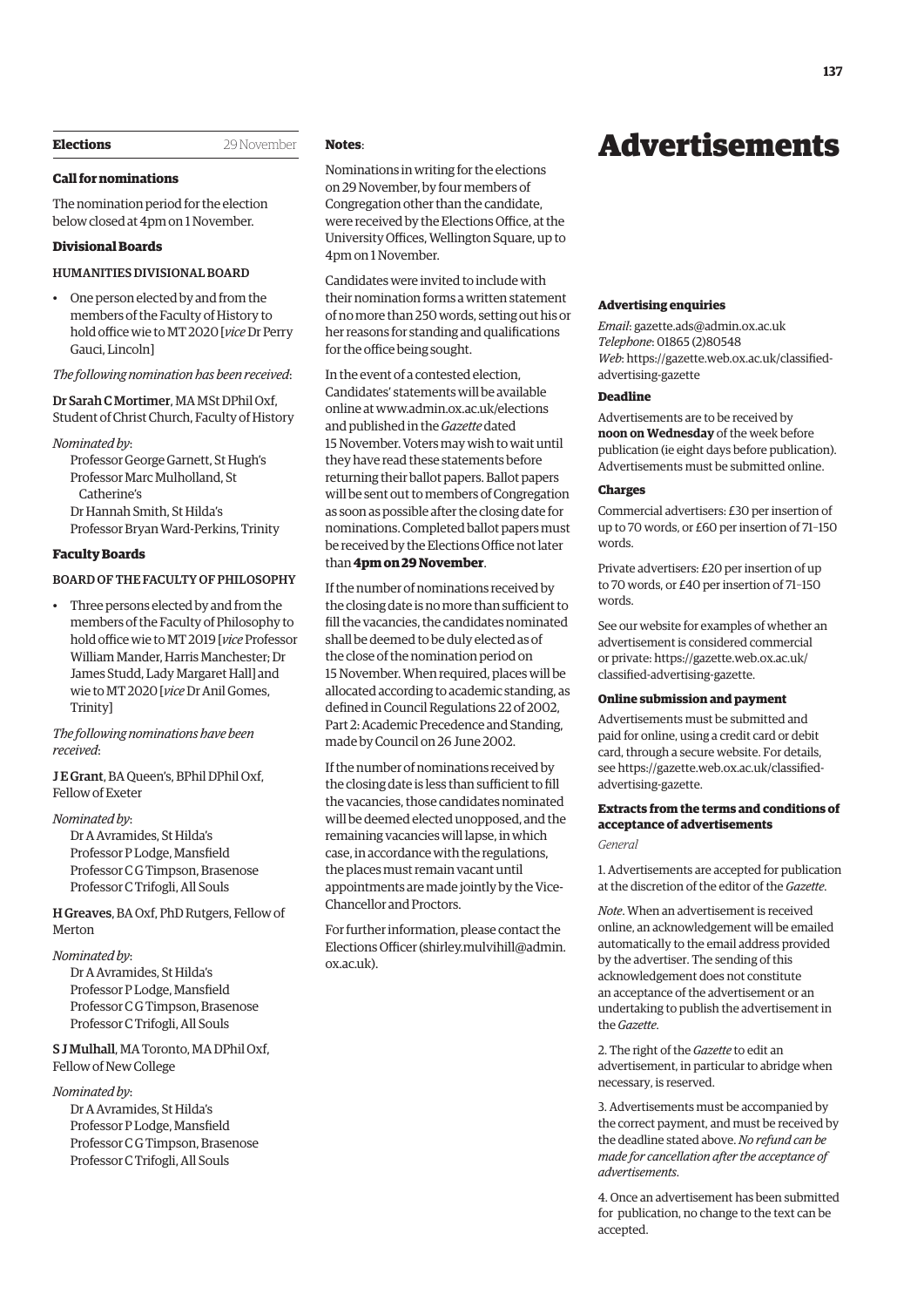5. Voucher copies or cuttings cannot be supplied.

#### *Charges*

6. Two separate charging arrangements will apply, for commercial and private advertisers. The rates applicable at any time will be published regularly in the *Gazette*, and may be obtained upon enquiry. The rates, and guidance on applicability of each rate, are also available online.

The editor's decision regarding applicability of these rates to an individual advertiser will be final.

#### *Disclaimer*

**7. The University of Oxford and Oxford University Press accept no responsibility for the content of any advertisement published in the** *Gazette***. Readers should note that the inclusion of any advertisement in no way implies approval or recommendation of either the terms of any offer contained in it or of the advertiser by the University of Oxford or Oxford University Press.**

*Advertisers' Warranty and Indemnity* **13. The advertiser warrants:**

**(i) Not to discriminate against any respondents to an advertisement published in the** *Gazette* **on the basis of their gender, sexual orientation, marital or civil partner status, gender reassignment, race, religion or belief, colour, nationality, ethnic or national origin, disability or age, or pregnancy.**

(ii) That the advertisement does not contravene any current legislation, rules, regulations or applicable codes of practice.

(iii) That it is not in any way illegal or defamatory or a breach of copyright or an infringement of any other person's intellectual property or other rights.

*You are advised to view our full Terms and Conditions of acceptance of advertisements. Submission of an advertisement implies acceptance of our terms and conditions, which may be found at https://gazette.web.ox.ac. [uk/classified-advertising-gazette](https://gazette.web.ox.ac.uk/classified-advertising-gazette), and may also be obtained on application to Gazette Advertisements, Public Affairs Directorate, University Offices, Wellington Square, Oxford OX1 2JD.*

# **Miscellaneous**

**An Oxford Foundry workshop** entitled 'Idea Exploration: Who Is Your Customer?' will take place at 6–8pm on 12 Nov at the Oxford Foundry. Have an idea and wondering what the first steps are in turning that idea into a venture? Interested to learn about the early stages of the entrepreneurial journey? This workshop, part of the wider 'Idea Exploration'

series, focuses on step one of that journey, and will help you work with your idea to gain an in-depth understanding of who your customer is. You will build an end-user profile so that you can start to define your target audience and understand specifically how your idea addresses their needs. You will then look at how to size and segment that market and which segment you should focus [on first. To sign up: www.eventbrite.co.uk/e/](www.eventbrite.co.uk/e/idea-exploration-who-is-your-customer-tickets-50533553218) idea-exploration-who-is-your-customertickets-50533553218.

## **The Oxford Tropical Research Ethics**

**Committee** (OxTREC) reviews the ethics of University medical research taking place outside the EU. We are currently seeking an external member to join this lively and interesting committee. External members should live near Oxford and be able to attend 6 meetings annually. Experience of tropical countries is an advantage but no specialist medical knowledge is necessary. Reasonable travel expenses are reimbursed for this voluntary role. Further details are available at: [https://researchsupport.admin.ox.ac.uk/sites/](https://researchsupport.admin.ox.ac.uk/sites/default/files/researchsupport/documents/media/further_particulars_for_oxtrec_lay_members_final_002.pdf) default/files/researchsupport/documents/ media/further\_particulars\_for\_oxtrec\_lay\_ members final 002.pdf.

**The Anchor pub**, dining rooms and terrace – close to Jericho. We serve simple, honest, fresh food with daily changing seasonal specials, an extensive wine list and great beer. Our 2 private dining rooms can seat 14 and 16 and are available for meetings or dinner parties. We are open 9am–11pm Mon–Fri and 8am–11pm Sat and Sun. 2 Hayfield Rd, Oxford OX2 6TT. Tel: [01865 510282. Web: www.theanchoroxford.](www.theanchoroxford.com) com.

**Would you love to be more creative?** Be In Art runs fun, expressive and non-intimidating painting courses. These are for you if you are an absolute beginner or you are looking to get back into painting again. After just a few hours you will leave feeling relaxed, energised, accomplished and inspired. Curious? For more information visit [www.be-in-art.co.uk](http://www.be-in-art.co.uk)  or contact [jane@beinart.co.uk. Co](mailto:jane@beinart.co.uk)urses and lessons held in Headington, Oxford.

**Stone Pine Design** card publisher specialising in wood engraving, linocuts and Oxfordshire. Beautifully produced, carefully selected designs by internationally renowned artists. Web: [www.stonepinedesign.co.uk.](http://www.stonepinedesign.co.uk)

**St Giles' Parish Rooms for hire**. Ideally located close to the city centre, St Giles' Parish Rooms, at 10 Woodstock Rd OX2 6HT, are a main hall and meeting room that can be hired together or separately. There are also full kitchen facilities. For all enquiries relating to availability and to arrange a site visit, please contact Meg Peacock, Benefice Manager: [07776 588712 or sgsm.benefice.manager@](mailto:sgsm.benefice.manager@gmail.com) gmail.com.

# **Groups and societies**

**The Oxford University Newcomers' Club**

at the University Club, 11 Mansfield Rd, OX1 3SZ, welcomes the wives, husbands or partners of visiting scholars, of graduate students and of newly appointed academic and administrative members of the University. We offer help, advice, information and the opportunity to meet others socially. Informal coffee mornings are held in the club every Wednesday 10.30am–noon (excluding the Christmas vacation). Newcomers with children (aged 0–4) meet every Fri in term 10.15am–11.45am. We have a large programme of events including tours of colleges, museums and other places of interest. Other term-time activities include a book group, informal conversation group, garden group, antiques group, an opportunity to explore Oxfordshire and an Opportunities in Oxford group. Visit our website: [www.newcomers.ox.ac.uk.](http://www.newcomers.ox.ac.uk) 

**Oxford Research Staff Society** (OxRSS) is run by and for Oxford research staff. It provides researchers with social and professional networking opportunities, and a voice in University decisions that affect them. Membership is free and automatic for all research staff employed by the University of Oxford. For more information and to keep up to date, see: web: [www.oxrss.ox.ac.uk;](http://www.oxrss.ox.ac.uk)  Facebook: [http://fb.me/oxrss; Tw](http://fb.me/oxrss)itter: @ [ResStaffOxford; mailing list: researchstaff](mailto:researchstaff-subscribe@maillist.ox.ac.uk)subscribe@maillist.ox.ac.uk.

## **Restoration and Conservation of Antique Furniture**

**John Hulme** undertakes all aspects of restoration. 30 years' experience. Collection and delivery. For free advice, telephone or write to the Workshop, 11A High St, Chipping Norton, Oxon, OX7 5AD. Tel: 01608 641692.

#### **Sell your unwanted books**

**Sell your unwanted books** at competitive prices. If you need extra space or are clearing college rooms, a home or an office, we would be keen to quote for books and CDs. Rare items and collections of 75 or more wanted if in VG condition; academic and non-academic subjects. We can view and collect. Contact Graham Nelson at History Bookshop Ltd on 01451 821660 or [sales@historybookshop.com.](mailto:sales@historybookshop.com)

#### **Antiques bought and sold**

**Wanted and for sale** – quality antiques such as furniture, fire guards, grates and related items, silver, pictures, china and objects d'art etc. Please contact Greenway Antiques of Witney, 90 Corn Street, Witney OX28 6BU on 01993 705026, 07831 585014 or email [jean\\_greenway@hotmail.com.](mailto:jean_greenway@hotmail.com)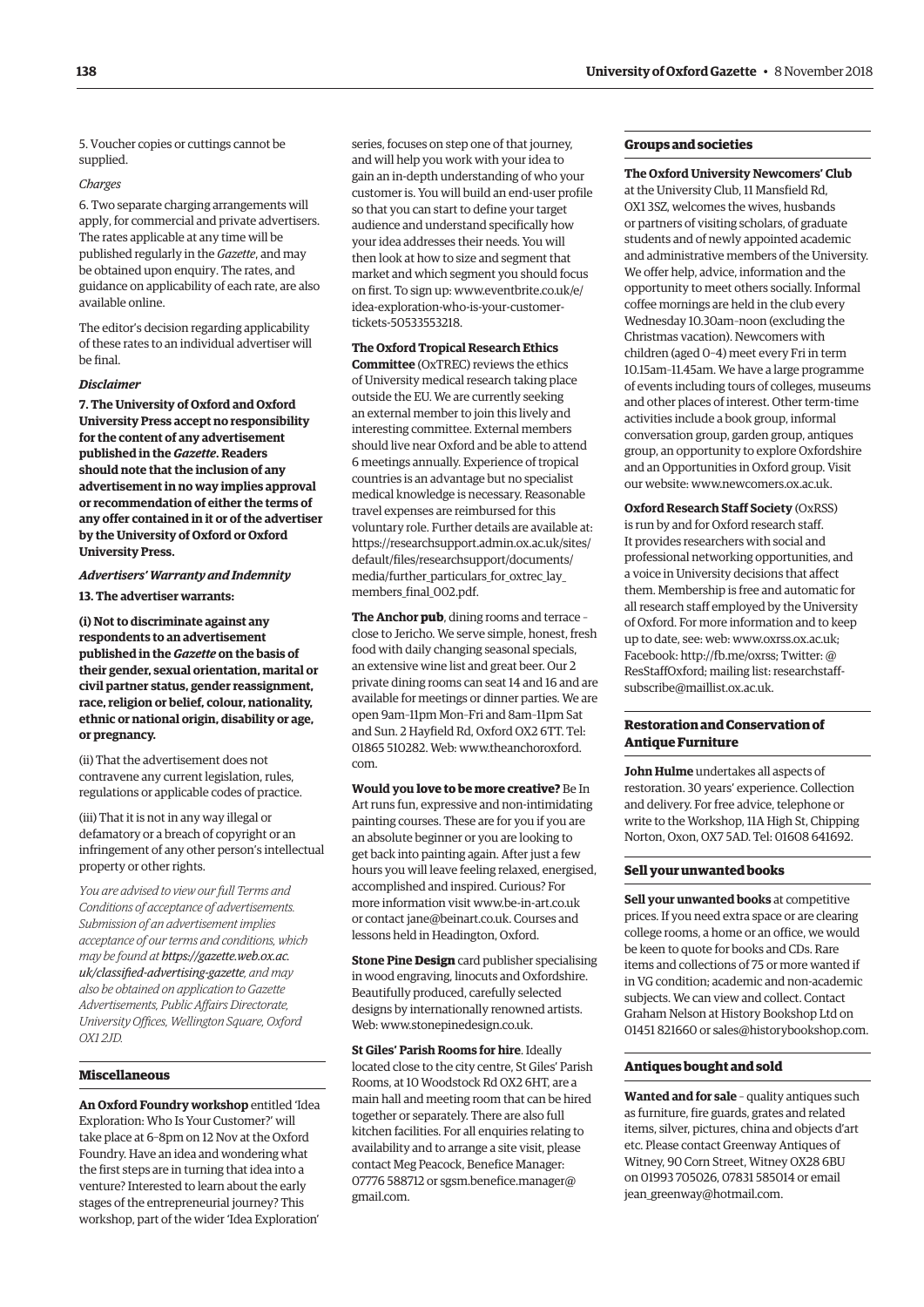# **Services Offered**

**Big or small, we ship it all**. Plus free pick up anywhere in Oxford. Also full printing services available (both online and serviced), 24 hour photocopying, private mailing addresses, fax bureau, mailing services and much more. Contact or visit Mail Boxes Etc, 266 Banbury Rd, Oxford. Tel: 01865 514655. Fax: 01865 514656. Email: [staff@mbesummertown.co.uk.](mailto:staff@mbesummertown.co.uk)  Also at 94 London Rd, Oxford. Tel: 01865 [741729. Fax: 01865 742431. Email: staff@](mailto:staff@mbeheadington.co.uk) mbeheadington.co.uk.

**Carpenter/joiner**. For bookcases, wardrobes, etc, made on site to your specifications. Portfolio available. Call Rob Guthrie on 01608 677423 (evening) or 07961 444957 (daytime). Email: [rob.s.guthrie@gmail.com.](mailto:rob.s.guthrie@gmail.com) 

**Airport transfer/chauffeur service**. If you are looking for a reliable and experienced transfer service I would be happy to discuss your needs. Last year I handled 328 airport transfers successfully and I have over 20 years' experience. Account customers welcome and all major credit cards accepted. Let my comfortable Audi A8 take you to Heathrow for £75! Contact Tim Middleton. Tel: 07751 [808763 or email: timothy.middleton2@](mailto:timothy.middleton2@btopenworld.com) btopenworld.com.

#### **Independent Pensions and Financial**

**Advice**. Austin Chapel Independent Financial Advisers LLP provide bespoke pensions and financial advice to staff working for the University of Oxford. We provide Annual Allowance and Lifetime Allowance pension tax mitigation advice and calculations. In addition, we can provide projections of future pension benefits to ensure your retirement plans are on course to meet your retirement income requirements. We also offer an independent investment review service to help ensure that your investment portfolio still meets your current attitude to risk and is tax efficient. The initial meeting can be held at your workplace, home or our central Oxford offices. There is no cost for the initial meeting. For more information contact Gary [O'Neill on 01865 304094 or email gary.oneill@](mailto:gary.oneill@austinchapel.co.uk) austinchapel.co.uk.

#### **L1oyd: web design and local SEO**

**consultancy**. Covering Oxfordshire to Surrey, Hampshire to East Sussex, L1oyd web design and local SEO consultancy is an affordable way to get your project off the ground and known about. We can tell you how big the online market is, and offer advice on what can be done to get your share. Whatever sector you're in, we can help. See [www.l1oyd.com fo](http://www.l1oyd.com)r more details.

## **Situations Vacant**

**Copy Editors**: small Witney-based law publishing company is looking for freelance copy editors to work on our range of law journals. CV to: [ltp@lawtext.com.](mailto:ltp@lawtext.com)

#### **Houses to Let**

**Bright fully furnished house** with garden and 2 double bedrooms available to let on a short- or long-term basis. Ideal for academic visitors, visiting friends or family. Moments from the vibrant Cowley Rd, and just a 10-min walk to Oxford city centre. Open-plan living/ dining area; modern kitchen and bathroom; enclosed private garden with lawn, decking and outdoor seating. Fast Wi-Fi. Bills included. Email [jamie.vicary@cs.ox.ac.uk for](mailto:jamie.vicary@cs.ox.ac.uk) more information.

**Fully furnished** 3-bedroom terraced house in east Oxford, 5 mins' walk from Magdalen Bridge. Sitting room, kitchen/diner, downstairs bathroom. 3 bedrooms and upstairs shower room and toilet. Pleasant small garden. Near shops, restaurants, schools and transport including London and airport buses. Nonsmokers only. No pets. Available Oct, £1,550 pcm. Tel: 01865 351745. Mob: 07733 400820.

# **Flats to Let**

**West London flat** available to let. Located on historic Kew Green, this fully furnished 2-bedroom property is almost adjacent to the Royal Botanic Gardens and the River Thames, within a short walk of the National Archives, and provides good access to London Underground and National Rail stations. Available soon; OIRO £1,650 pcm negotiable. References are available and requested. Sorry, no pets permitted in the flat. For full details, please email: [carlton.kew@gmail.com.](mailto:carlton.kew@gmail.com)

**Flat available from mid-Nov**: Leopold St, OX4 1TY. Contemporary garden flat with private parking. Newly refurbished, 1 double bedroom, fully furnished, double-glazing conservatory, courtyard, allocated parking, lockable bike shed. Please contact 07730 562789.

**Old Headington**, 10 mins from John Radcliffe, furnished flatlet for 1. Bed/sitting room, kitchen/dining room, shared bathroom. Lovely location in Grade II-listed building in conservation area, quiet with rural views. £620 pcm, no bills except for electric. Call [Rosemary on 01865 761550 or email joss@](mailto:joss@rareformnewmedia.com) rareformnewmedia.com.

**Top-floor centrally heated 1-bedroom flat** for rent in Upper Wolvercote from 1 Jan. Recently refurbished, new kitchen with dishwasher, washing machine and gas hob. Easy access to central Oxford by bus or canal tow path, also close to Oxford Parkway. £900 pcm. Please ring 07762 019373 for further details.

## **Accommodation Offered**

**Beautiful room to let** in kind and friendly home of retired artist/author in central north Oxford. Weeknights only. Quiet and sunny double room for single occupancy, sole use of bathroom to start the day, workspace and storage, Wi-Fi, and most comfortable bed in the world! Suit mature person seeking restful accommodation during the working week. Contact Mrs Thomas on 01865 510650.

**Visiting academics welcomed** as paying guests for short or long stays in comfortable home of retired academic couple. Situated in quiet, leafy close in north Oxford within easy distance of main University buildings, town centre, river, shops and restaurants. Rooms have free TV, Wi-Fi, refrigerator, microwave, kettle, tea, coffee, central heating. Linen, cleaning, breakfast all included in the very moderate terms. Email: [DVL23@me.com.](mailto:DVL23@me.com)

**scottfraser** – market leaders for quality Oxfordshire property. Selling, letting, buying, renting, investing – we are here to help. Visit [www.scottfraser.co.uk for](http://www.scottfraser.co.uk) more information or call: Headington sales: 01865 759500; Summertown sales: 01865 553900; East Oxford sales: 01865 244666; Witney sales: 01993 705507; Headington lettings: 01865 761111; Summertown lettings: 01865 554577; East Oxford and student lettings: 01865 244666; Witney lettings: 01993 777909.

#### **Self-catering Apartments**

**Visiting Oxford?** Studio, 1-, 2- and 3-bed properties conveniently located for various colleges and University departments. Available from 1 week to several months. Apartments are serviced, with linen provided and all bills included. Details, location maps and photos can be found on our website at [www.](http://www.shortletspace.co.uk) [shortletspace.co.uk. Co](http://www.shortletspace.co.uk)ntact us by email on [stay@shortletspace.co.uk or](mailto:stay@shortletspace.co.uk) call us on 01993 811711.

**Shortlet studios** for singles or couples needing clean, quiet self-catering accommodation for weeks or months. Handy for High St (town, colleges), Cowley Rd (shops, restaurants), University sportsground (gym, pool), Oxford Brookes campuses, buses (London, airports, hospitals). Modern, selfcontained, fully furnished including cooking and laundry facilities, en-suite bathroom, Wi-Fi broadband, TV/DVD/CD, central heating, cleaning and fresh linen weekly. Off-road parking for cars and bikes. Taxes and all bills [included. Enquiries: stay@oxfordbythemonth.](mailto:stay@oxfordbythemonth.com) com.

**Looking for 5-star serviced accommodation** right in the heart of the city? Swailes Suites offer city centre, award-winning maisonettes and apartments providing that 'home from home' feel that will help you get the most out of your stay. The Swailes Suites 'easy in,